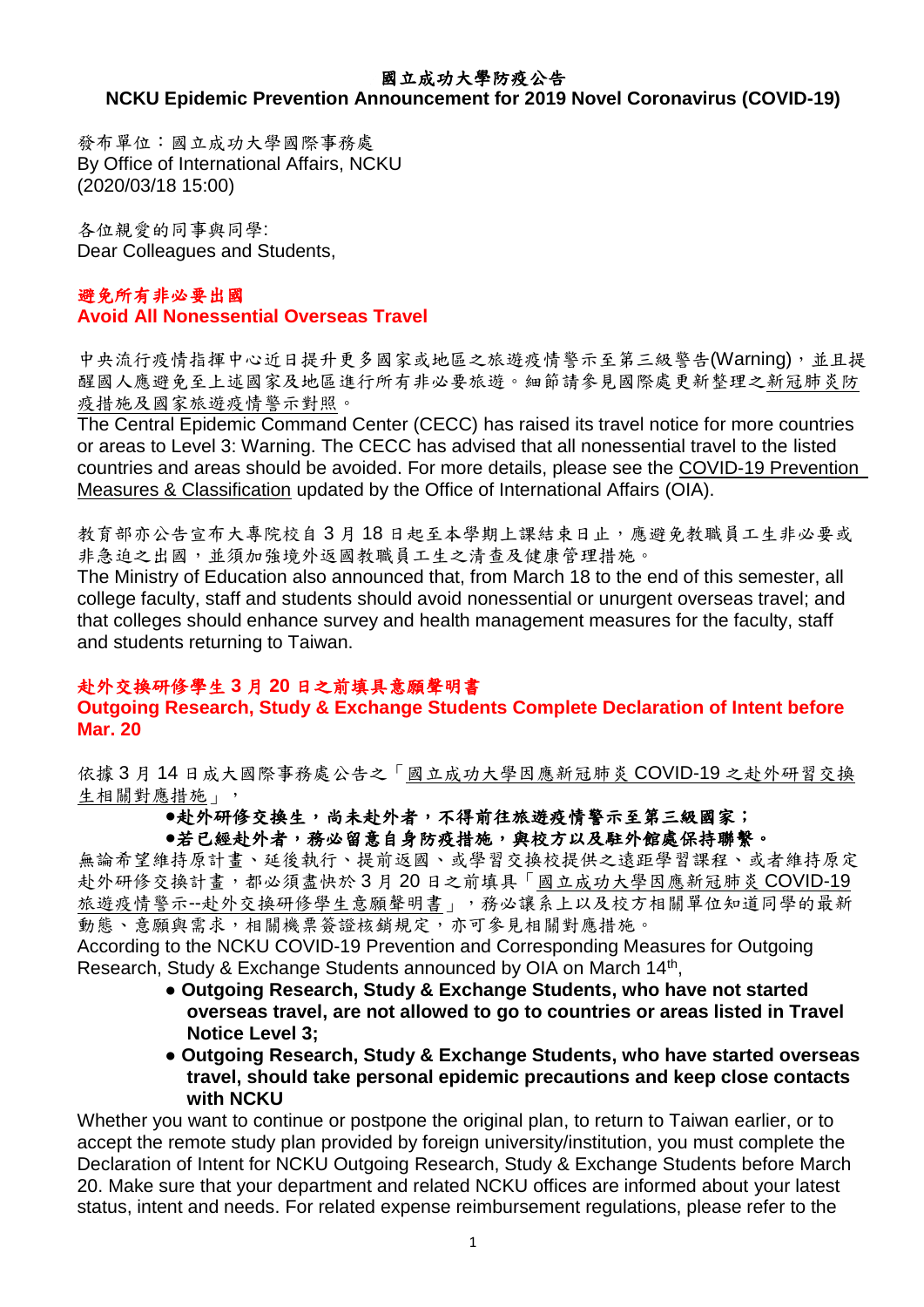## 台灣入境管制 **Taiwan Entry Restriction**

中央流行疫情指揮中心更於今(18)日宣布,從明(19)日凌晨 0 時開始,非本國籍者一律限制 入境,所有入境者均得接受居家檢疫14天。所有要入境台灣的非本國籍人,除了持居留證、外 交公務證明、商務履約證明或其他經許可的人之外,其他一律限制入境。

The CECC announced today (March 18) that starting March 19, Taiwan will implement a temporary measure prohibiting foreign nationals from entering Taiwan. All people entering Taiwan on and after March 19 must conduct a 14-day Home Quarantine. Only people possessing a valid Taiwan Resident Certificate, a diplomatic certificate, a business contract and proof, or other official authorization are exempted from this restriction.

### 回溯居家檢疫與檢驗

### **Retrospective Home Quarantine & Testing**

3月5日至14日曾赴歐洲及到杜拜、埃及、土耳其轉機等民眾,自本日起全數回溯居家檢疫14 天。本次回溯居家檢疫之國家(含過境轉機)包含:法國、德國、西班牙、葡萄牙、奧地利、荷 蘭、比利時、盧森堡、丹麥、芬蘭、瑞典、斯洛伐克、斯洛維尼亞、波蘭、捷克、匈牙利、希 臘、馬爾他、愛沙尼亞、拉脫維亞、立陶宛、冰島、挪威、瑞士、列支敦士登、英國、愛爾蘭、 杜拜、埃及、土耳其。

People who have a travel history (including flight transit) during March 5-14 to Europe, Dubai, Egypt or Turkey should conduct a retrospective 14-day Home Quarantine. The listed countries include France, Germany, Spain, Portugal, Austria, Netherlands, Belgium, Luxembourg, Denmark, Finland, Sweden, Slovakia, Slovenia, Poland, Czech Republic, Hungary, Greece, Malta, Estonia, Latvia, Lithuania, Iceland, Norway, Switzerland, Liechtenstein, United Kingdom, Ireland, Dubai, Egypt and Turkey.

同時,指揮中心將針對曾經於3月3日至14日就醫並有肺炎或上呼吸道症狀者,進行新冠肺炎 病毒之檢驗。將透過簡訊通知上述民眾配合相關採檢措施。

Meanwhile, the CECC will start retrospective testing for COVID-19 for some of the travelers who sought medical care for pneumonia or upper respiratory symptoms from March 3 to March 14. The CECC will send text messages to symptomatic persons to remind them to observe related testing measures.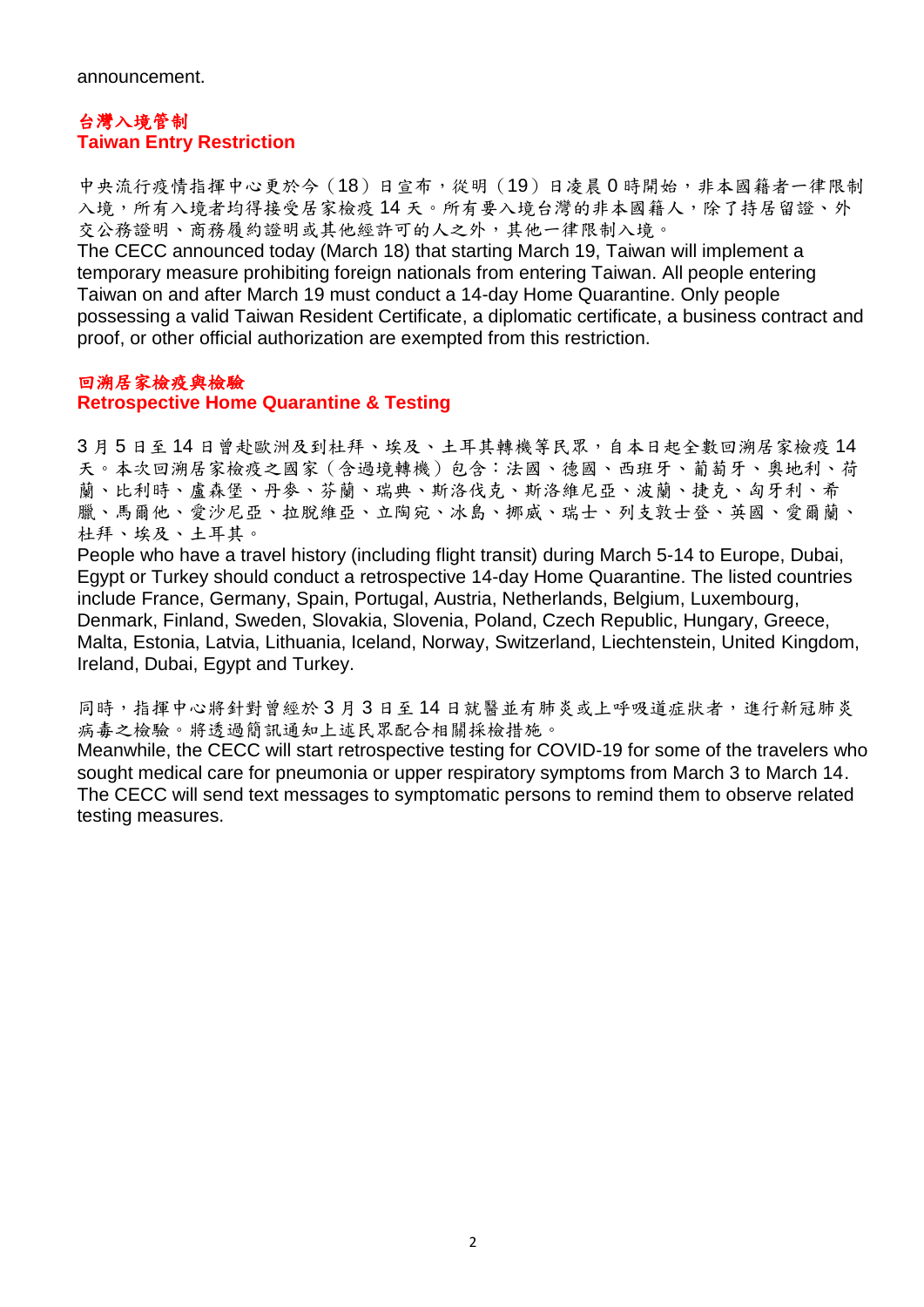### 成大調查問卷 **NCKU Surveys**

- 成大 COVID-19 防疫資訊平台雲端紀錄[\(https://tinyurl.com/qw4p2un\)](https://tinyurl.com/qw4p2un)
- 1. 請成大教職員工及學生每日務必測量體溫並至成大 COVID-19 防疫資訊平台登錄(有無發燒 都要登錄)。
- 2. 請要求進入校園之訪客至成大 COVID-19 防疫資訊平台登錄。
- 3. 無論是「居家隔離」、「居家檢疫」或「自主健康管理」者,皆請配合每日早/晚各量體溫 一次,並到成大 COVID-19 防疫資訊平台登錄
- NCKU COVID-19 Epidemic Prevention Platform[\(https://tinyurl.com/qw4p2un\)](https://tinyurl.com/qw4p2un)
- 1. All NCKU faculty, employees and students are requested to report daily health condition via the platform (with or without fever).
- 2. Please ask all visitors entering the campus to report via the platform.
- 3. During the period of Home Isolation, Home Quarantine or Self-Health Management, people should check body temperature in the morning and evening every day, and report through the on-line platform.

#### 成大防疫網站 **NCKU COVID-19 Prevention Websites**

- ●成功大學新型冠狀病毒(COVID-19)網頁資訊平台專區 (中文)[https://app.pers.ncku.edu.tw/ncov\\_web/](https://app.pers.ncku.edu.tw/ncov_web/)
- ●成大國際事務處新型冠狀病毒防疫應變專區 (中文)<https://tinyurl.com/sgkyddj>(英文)<https://tinyurl.com/surnp8y>
- ●NCKU COVID-19 Information Platform (Chinese) <https://tinyurl.com/wuokld2>
- ●COVID-19 Prevention and NCKU Emergency Measures, Office of International Affairs, **NCKU**
- (Chinese) <https://tinyurl.com/sgkyddj>
- (English) <https://tinyurl.com/surnp8y>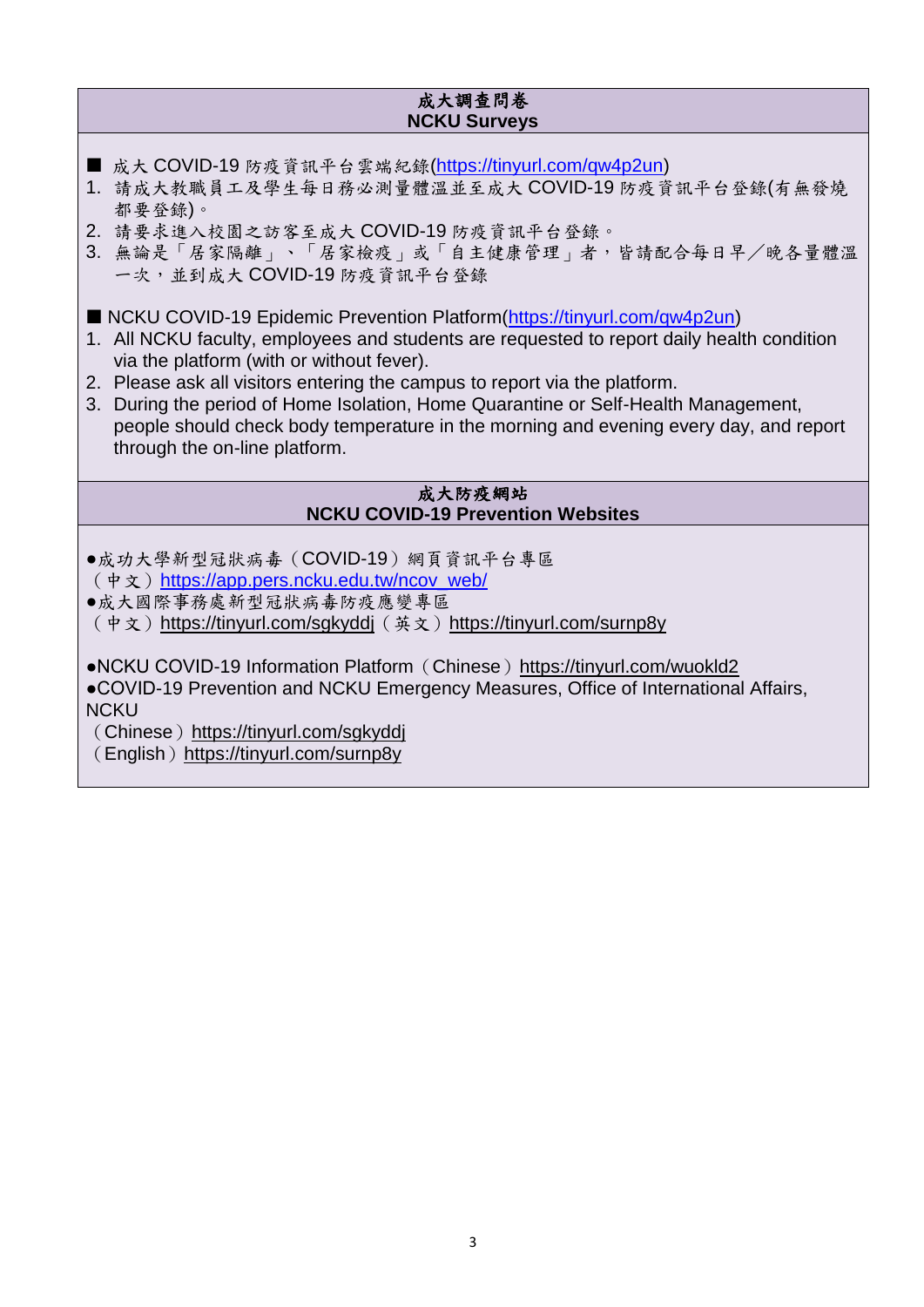# 成功大學針對旅遊史之防疫管制

**(NCKU Epidemic Prevention & Control Regarding Travel History)**

# 「自主健康管理」**(Self- Health Management)**

曾於過去 14 天內到過旅遊疫情第一級及第二級國家者,包含轉機者,或被有關單位要求進行 新冠肺炎篩檢者,須進行自主健康管理14天,期間不要外出上班上課,若需外出須全程戴口 罩。

People who in the previous 14 days has a travel history (including flight transit) to nations listed in travel notice level 1 and 2, as well as people who were asked to conduct diagnostic testing for COVID-19 by authorities must conduct Self-Health Management for 14 days. During the period of Self-Health Management, people should not go out or go to school or office. If going out is necessary, they should wear a medical mask.

成大為避免群聚感染發生,要求住宿者將自主健康管理視同居家檢疫管理機制,禁止離開宿舍 或到校上課上班。

To avoid a cluster infection, NCKU demands the students who live in dormitory during the Self-Management of Health period to take the same regulations as Home Quarantine. It is forbidden to leave the dormitory or enter campus.

# 「居家檢疫」**(Home Quarantine)**

如果曾於過去 14 天內到過旅遊疫情第三級國家者,包含轉機者,入境台灣後必須立即進行居 家檢疫 14 天,這14 天期間,禁止外出、禁止搭乘公共交通工具、禁止到學校上課上班。如未 配合中央流行疫情指揮中心防治措施,將依傳染病防治法裁罰,必要時進行強制安置。 People who in the previous 14 days has a travel history (including flight transit) to nations listed in travel notice level 3 should conduct Home Quarantine for 14 days after entering Taiwan immediately. It is forbidden to go out, take public transportation, or go to school or office during the 14 days. Those who fail to comply with central epidemic command and control measures will be fined according to the Communicable Disease Control Act and may be proceeded with compulsory placement when necessary.

### 成大採較嚴格標準,轉機視同有旅遊史,仍須進行居家檢疫。

NCKU implements a more rigorous measure and regards a flight transit as a travel history. Therefore, people who have a travel history (including flight transit) to Korea in the previous 14 days must conduct Home Quarantine.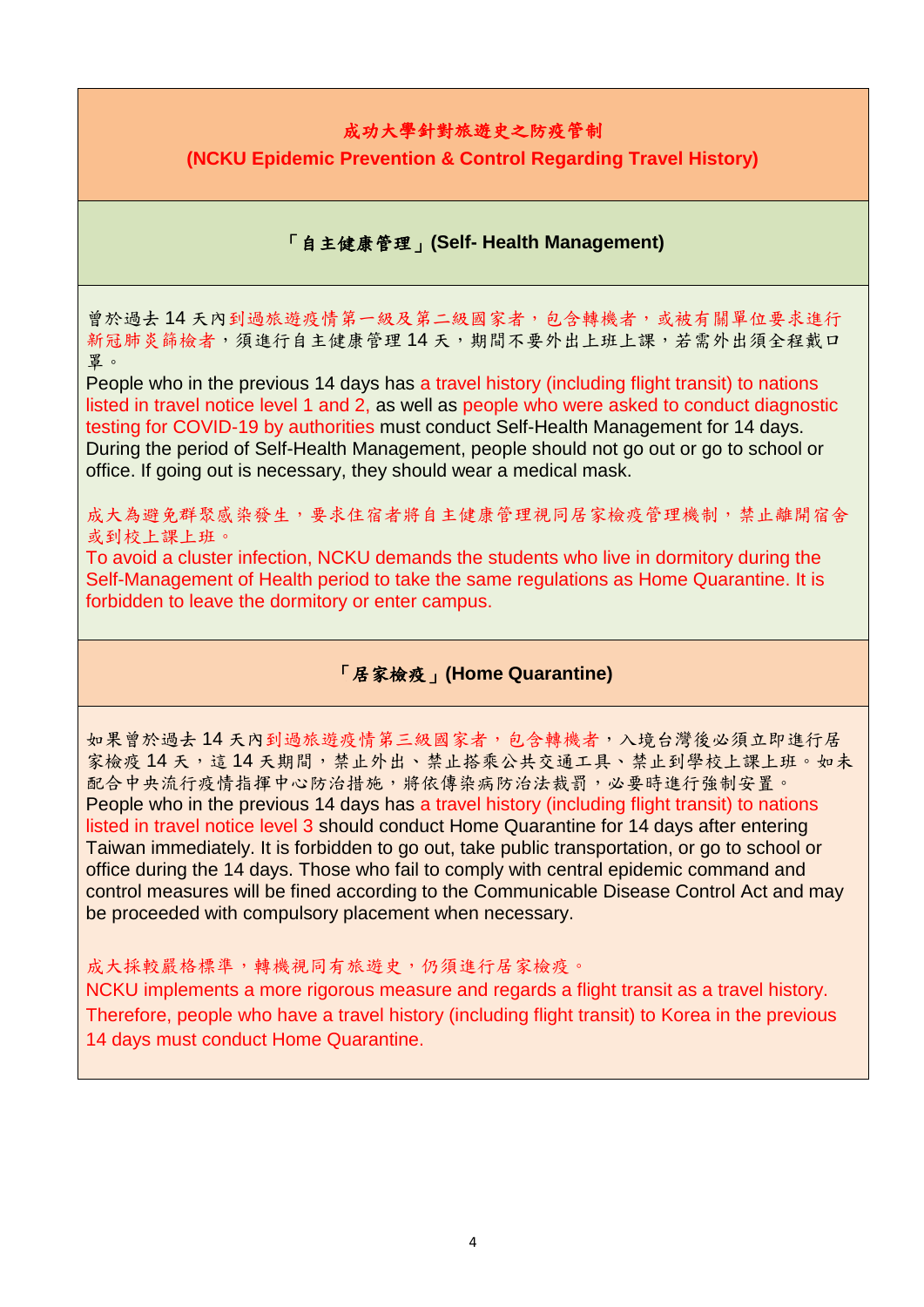### 台灣官方發布暫緩入境公告 **Taiwan's Official Announcement Temporary Prohibition from Entering Taiwan**

● 2 月 6 日起全面暫緩中國大陸籍旅客入境。

Starting February 6, 2020, Taiwan implements a temporary measure prohibiting people from the People's Republic of China from entering Taiwan.

● 2 月 7 日起,外籍人士只要 14 日內曾經入境或居住於中國大陸、香港或澳門,暫緩入境我 國。即使有特殊原因,我駐外館處也不再受理簽證申請。

Starting February 7, 2020, Taiwan implements a temporary measure prohibiting foreign nationals who in the previous 14 days have visited or resided in the People's Republic of China (PRC), including Hong Kong and Macao, from entering Taiwan. Entry visa applications by such foreign nationals, including those submitted for special reasons, will not be accepted by Taiwan's overseas missions while this temporary measure is in effect.

外交部領務局說明(中文網頁):<https://tinyurl.com/vjyaylr>

Bureau of Consular, Ministry of Foreign Affairs (English Webpage): <https://tinyurl.com/rp7o2be>

●2月11日起除商務履約、跨國企業內部調動、已取得居留證的配偶及未成年子女外,港澳人 士和港澳學生暫緩來台。

Taiwan implements a temporary entry restriction on Hong Kong and Macao people, starting 0:00 am of February 11. Only contracted business visitors, internal mobility of cross-national enterprises, spouses and under-aged children possessing a valid Taiwan Resident Certificate are exempted from this restriction.

●3月19日起,非本國籍者一律限制入境,所有入境者均得接受居家檢疫14天。所有要入境 台灣的非本國籍人,除了持居留證、外交公務證明、商務履約證明或其他經許可的人之外,其 他一律限制入境。

Starting March 19, Taiwan will implement a temporary measure prohibiting foreign nationals from entering Taiwan. All people entering Taiwan on and after March 19 must conduct a 14 day Home Quarantine. Only people possessing a valid Taiwan Resident Certificate, a diplomatic certificate, a business contract and proof, or other official authorization are exempted from this restriction.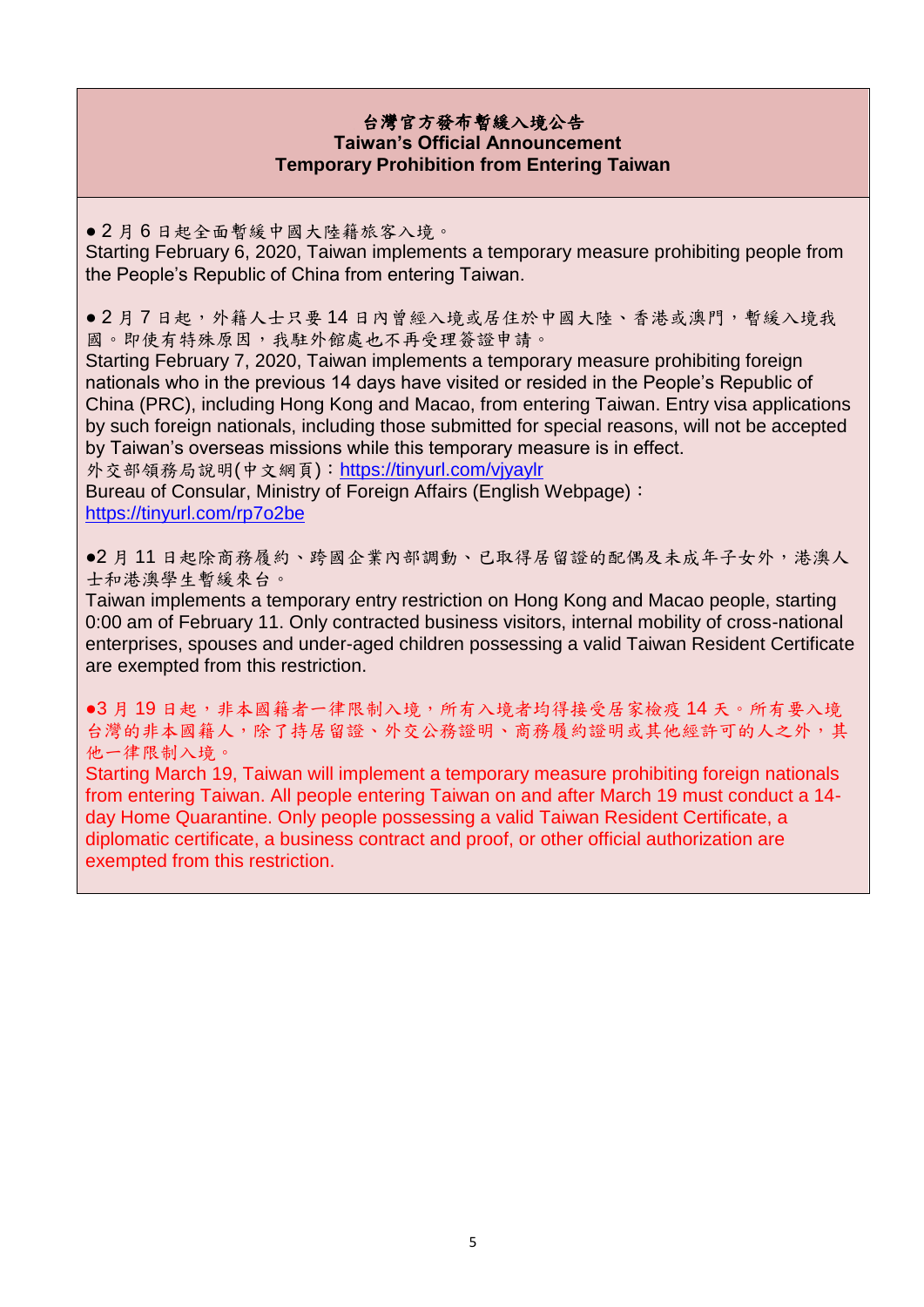# 具感染風險民眾追蹤管理機制資料 **Tracking and Management Mechanism for People under Infection Risk**

中央流行疫情指揮中心 Central Epidemic Command Center (CECC) www.cdc.gov.tw 疫情通報及諮詢專線 1922 (Communicable Disease Reporting and Consultation Hotline, 1922 (or 0800-001922) )

| 介入措施<br><b>Measure</b>            | 居家隔離<br>Home Isolation                                                                                        | 居家檢疫<br><b>Home Quarantine</b>                                                                                                  | 自主健康管理<br>Self-Health Management                                                                                                                                                                                                                                                                                                                                                                                                                                     |
|-----------------------------------|---------------------------------------------------------------------------------------------------------------|---------------------------------------------------------------------------------------------------------------------------------|----------------------------------------------------------------------------------------------------------------------------------------------------------------------------------------------------------------------------------------------------------------------------------------------------------------------------------------------------------------------------------------------------------------------------------------------------------------------|
| 對象<br><b>Target</b>               | 確定病例之接觸者<br>Individuals who had<br>contact with the<br>confirmed cases                                        | 自「國際旅遊疫情建議等<br>級」第三級國家返國者。<br>Target 4 : Travelers<br>entered Taiwan from<br>nations of Travel Notice<br>Level 3.               | 對象1:申請赴港澳獲准<br>者。<br><b>Target 1: Travelers</b><br>officially approved to visit<br>Hong Kong and Macau.<br>對象2:通報個案但已檢<br>驗陰性且符合解除隔離條<br>件者。<br>Target 2: Reported case<br>who is tested negative<br>and fit the criteria of de-<br>isolation<br>對象3:社區監測通報採<br>檢個案<br>Target 3: Reported case<br>of community<br>surveillance.<br>對象4:自「國際旅遊疫<br>情建議等級」第一級及第<br>二級國家返國者。<br>Target 4 : Travelers<br>entered Taiwan from<br>nations of Travel Notice<br>Level 1 & 2. |
| 負責單位<br>Responsibl<br>e Authority | 地方衛生主管機關<br><b>Local Health Authority</b>                                                                     | 地方政府民政局/<br>里長或里幹事<br><b>Bureau of Civil Affairs of</b><br>Local government/<br><b>Village Chief or Village</b><br><b>Clerk</b> | 衛生主管機關<br><b>Health Authority</b>                                                                                                                                                                                                                                                                                                                                                                                                                                    |
| 方式<br><b>Method</b>               | 居家隔離14天<br>Home Isolation for 14<br>days<br>主動監測1天2次<br><b>Active health</b><br>surveillance twice per<br>day | 居家檢疫 14天<br><b>Home Quarantine for 14</b><br>Days<br>主動監測1天1次<br><b>Active health surveillance</b><br>once per day              | 自主健康管理 14 天<br>Self-Health Management<br>for 14 days                                                                                                                                                                                                                                                                                                                                                                                                                 |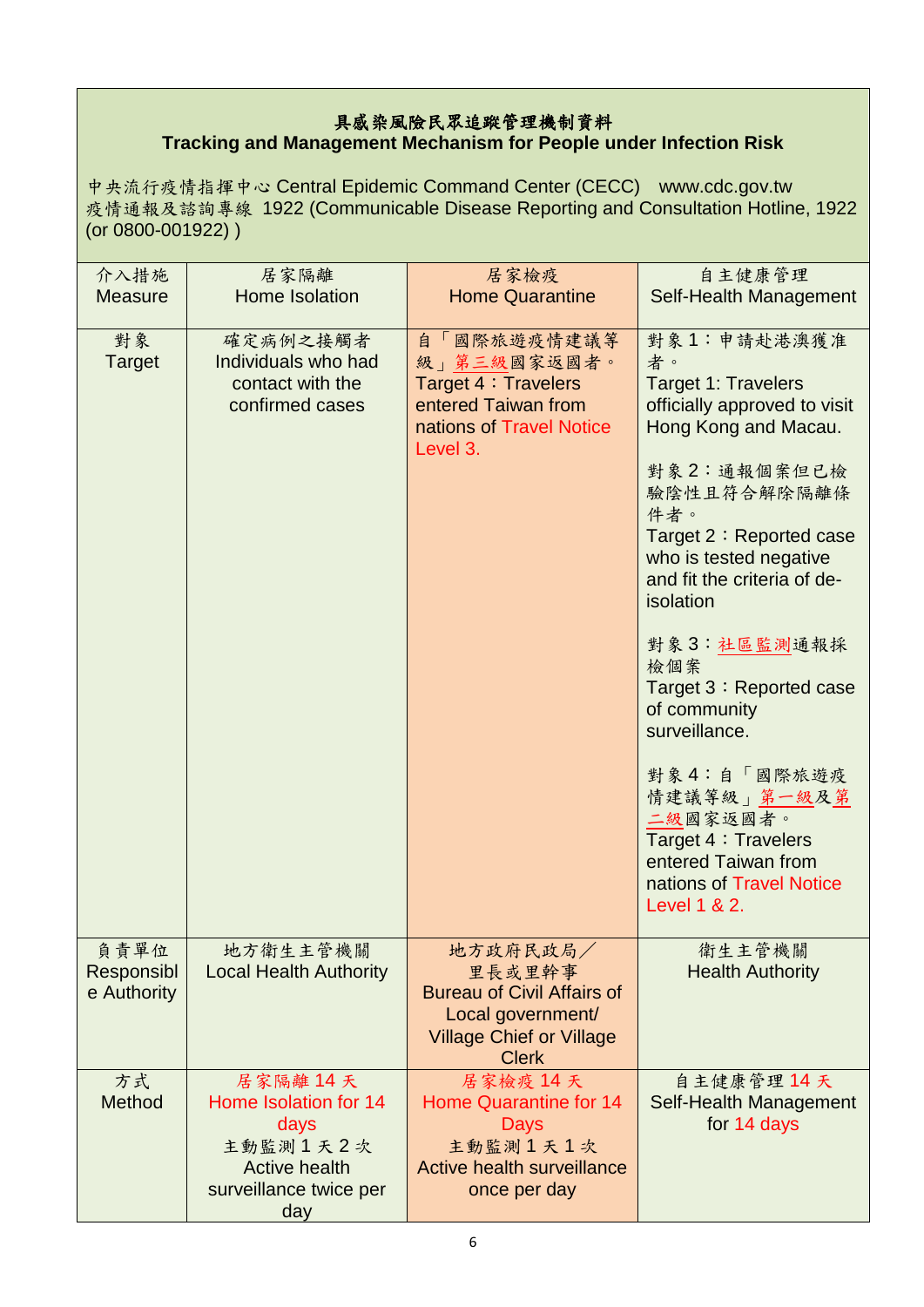| 配合事項           | ●衛生主管機關開立「居                    | ●主管機關開立「旅客入                      | ●無症狀者:盡量避免出                      |
|----------------|--------------------------------|----------------------------------|----------------------------------|
| Coordinate     | 家隔離通知書」。                       | 境健康聲明暨居家檢疫通                      | 入公共場所,如需外出應                      |
| <b>Matters</b> | <b>Health Authority issues</b> | 知書」, 配戴口罩返家檢                     | 全程配戴外科口罩;勤洗                      |
|                | "Home (Self) isolation         | 疫。                               | 手,落實呼吸道衛生及咳                      |
|                |                                |                                  |                                  |
|                | notice for contacts of         | <b>Authorities issue "Novel</b>  | 嗽禮節;每日早/晚各量                      |
|                | <b>2019 Novel Coronavirus</b>  | <b>Coronavirus Health</b>        | 體 溫一次。                           |
|                | (2019-nCoV) confirmed          | <b>Declaration and Home</b>      | <b>People without</b>            |
|                | cases"                         | <b>Quarantine Notice".</b>       | symptoms: should avoid           |
|                | ●衛生主管機關每日追蹤                    | Individuals should wear a        | going to public venues. If       |
|                |                                |                                  |                                  |
|                | 2次健康狀況。                        | surgical mask when               | going out is necessary,          |
|                | <b>Health Authority tracks</b> | returning home for Home          | they should wear a               |
|                | the health condition           | Quarantine.                      | surgical mask; wash              |
|                | twice per day.                 | ●里長或里幹事進行健康                      | hand often and                   |
|                | ●隔離期間留在家中(或                    | 關懷14天,每日撥打電                      | implement respiratory            |
|                | 指定地點)不外出,亦不                    | 話詢問健康狀況並記錄                       | hygiene and cough                |
|                | 得出境或出國,不得搭                     |                                  | etiquette; check body            |
|                |                                | 「健康關懷紀錄表」。                       |                                  |
|                | 乘大眾運輸工具。                       | <b>Village leader or Village</b> | temperature in the               |
|                | During the period of           | Officer contact daily for        | morning and evening              |
|                | home isolation, please         | the health condition and         | every day                        |
|                | stay at home (or               | fill the "Record for Health"     |                                  |
|                | designated location). It       | <b>Care Condition" for 14</b>    | ●有發燒及咳嗽、流鼻水                      |
|                | is forbidden to leave the      | days.                            | 等呼吸道症狀、身體不適                      |
|                | country, go abroad or          | ●檢疫期間留在家中(或指                     | 者:確實配戴外科口罩,                      |
|                | take public                    | 定地點)不外出,亦不得出                     | 儘速就醫,就醫時主動告                      |
|                | transportation.                | 境或出國,不得搭乘大眾                      | 知接觸史、旅遊史及身邊                      |
|                | ●有症狀者由衛生主管機                    | 運輸工具。                            | 是否有其他人有類似症                       |
|                |                                |                                  |                                  |
|                | 關安排就醫。                         | During the period of             | 狀。返家後亦應配戴口罩                      |
|                | The individual who             | home quarantine, please          | 避免外出,與他人交談時                      |
|                | develops symptoms will         | stay at home (or                 | 應保持適當距離。                         |
|                | be referred to the             | designated location). It is      | People who have a                |
|                | designated medical             | forbidden to leave the           | fever, cough,                    |
|                | facilities by the Health       | country, go abroad or            | respiratory symptoms             |
|                | Authority.                     | take public transportation.      | such as runny nose, or           |
|                | ●如未配合中央流行疫情                    | ●有症狀者將送指定醫療                      | <b>illness</b> : wear a surgical |
|                | 指揮防治措施,將依傳                     | 機構採驗送檢,衛生主管                      | mask; go to a doctor as          |
|                | 染病防治法裁罰,必要                     | 機關加入主動監測。                        | soon as possible, and            |
|                |                                | The individuals with             |                                  |
|                | 時進行強制安置。                       |                                  | actively inform the doctor       |
|                | Those who fail to              | symptoms will be referred        | about your contact               |
|                | comply with central            | to the designated medical        | history, travel history and      |
|                | epidemic command and           | facilities for collecting        | if there are people with         |
|                | control measures will be       | samples for lab tests.           | similar symptoms around          |
|                | fined according to the         | <b>Health Authority will</b>     | you. After returning             |
|                | <b>Communicable Disease</b>    | implement active health          | home, you should also            |
|                |                                |                                  |                                  |
|                | Control Act and may be         | surveillance.                    | wear a mask, avoid going         |
|                | proceeded with                 | ●如未配合中央流行疫情                      | out and keep a proper            |
|                | compulsory placement           | 指揮中心防治措施,將依                      | distance when talking            |
|                | when necessary.                | 傳染病防治法裁罰,必要                      | with others.                     |
|                |                                | 時進行強制安置。                         |                                  |
|                |                                | Those who fail to comply         | ●對象3採檢後返家於接                      |
|                |                                | with central epidemic            | 獲檢驗結果前,應留在家                      |
|                |                                | command and control              |                                  |
|                |                                |                                  | 中不可外出。                           |
|                |                                | measures will be fined           | <b>Target 3: After receiving</b> |
|                |                                | according to the                 | a test and before the            |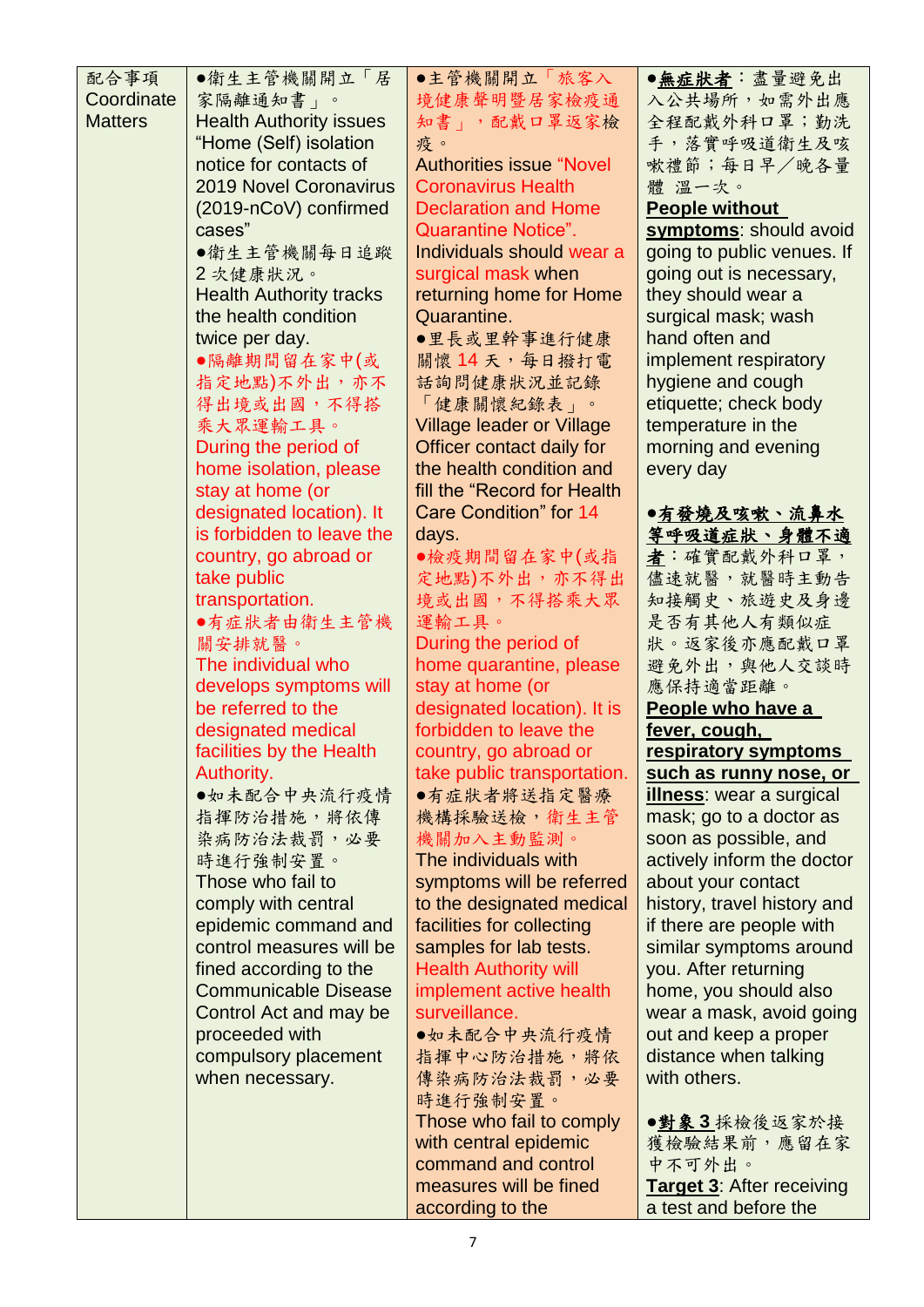|              |                             | <b>Communicable Disease</b><br>Control Act and may be<br>proceeded with<br>compulsory placement<br>when necessary. | result is released, you<br>should stay home and<br>should not go out. |
|--------------|-----------------------------|--------------------------------------------------------------------------------------------------------------------|-----------------------------------------------------------------------|
| 法令依據         | 傳染病防治法第48條                  | 傳染病防治法第58條                                                                                                         | 傳染病防治法第36條                                                            |
| Legal        | Articles 48 of              | Articles 58 of                                                                                                     | Articles 36 of                                                        |
| <b>Basis</b> | <b>Communicable Disease</b> | <b>Communicable Disease</b>                                                                                        | <b>Communicable Disease</b>                                           |
|              | <b>Control Act</b>          | <b>Control Act</b>                                                                                                 | <b>Control Act</b>                                                    |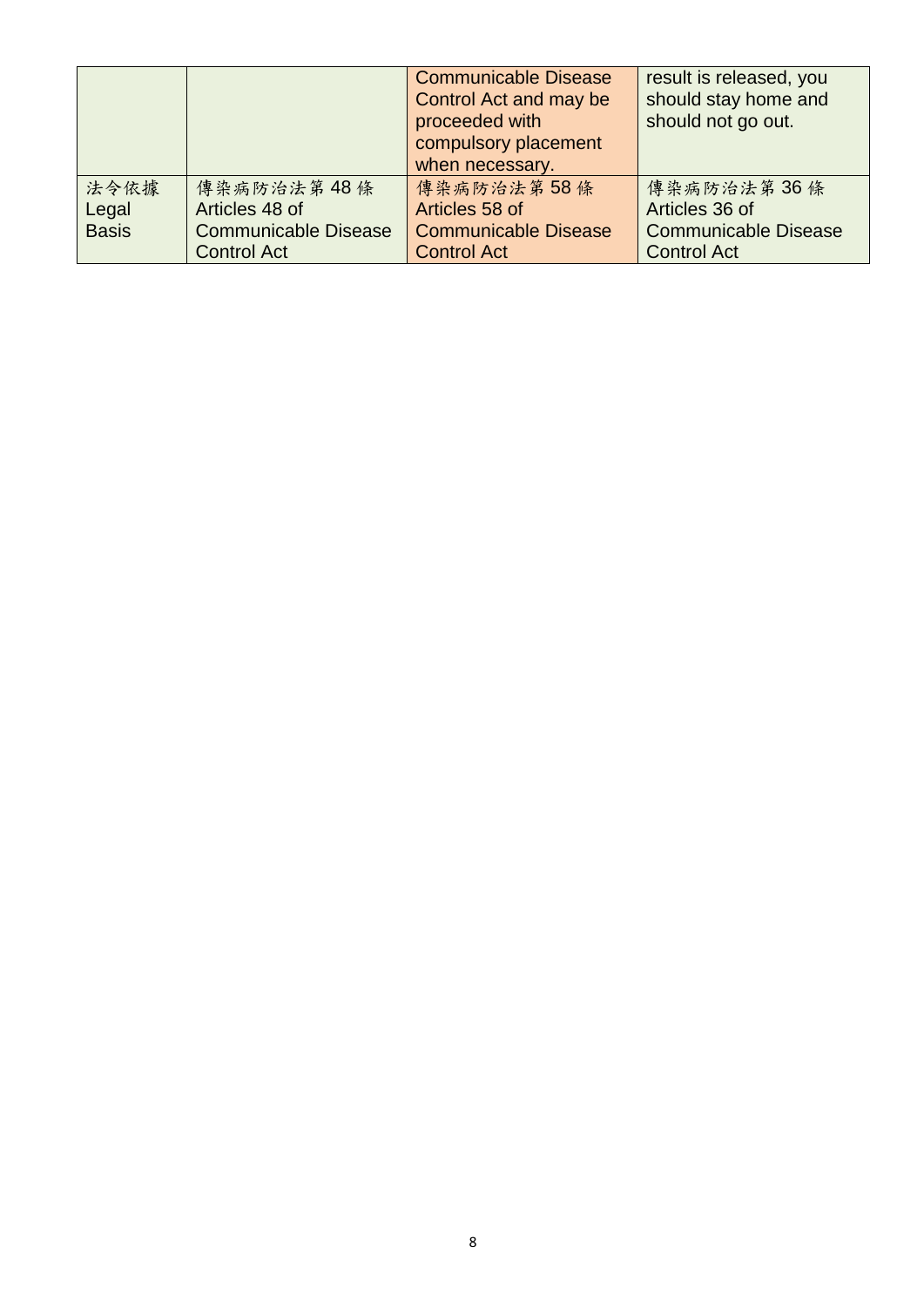### 成功大學安心就學方案 **Study at Ease Project for NCKU Students**

溫馨提醒同學們,成功大學已經啟動成大學生安心就學方案,透過線上註冊與選課、線上課程 與評量、彈性修業機制等多元方式進行修課,全力協助學生可以如期完成課業。 A warm reminder, the "Study at Ease Project" launched by NCKU can help you. Through multiple education methods, such as online registration and course enrollment, online education and assessment, and flexible study mechanism, NCKU endeavors to assist students to complete study as scheduled.

●學雜費繳費網址: <http://cashier.ufo.ncku.edu.tw/p/406-1096-96044,r541.php?Lang=zh-tw>

●因新冠肺炎疫情尚未入境境外生延期繳費申請表:

[http://reg.acad.ncku.edu.tw/var/file/41/1041/img/2825/1090219\\_sch\\_pay\\_deferment.odt](http://reg.acad.ncku.edu.tw/var/file/41/1041/img/2825/1090219_sch_pay_deferment.odt)

- ●選課網址:<http://course.ncku.edu.tw/course/>
- ●國立成功大學 108 學年度第 2 學期註冊須知: https://tinyurl.com/unj35q4

●成大學生安心就學方案(中英雙語): https://tinyurl.com/qvv32qv

●School Payment Website: [http://cashier.ufo.ncku.edu.tw/p/406-1096-](http://cashier.ufo.ncku.edu.tw/p/406-1096-96044,r541.php?Lang=zh-tw)

[96044,r541.php?Lang=zh-tw](http://cashier.ufo.ncku.edu.tw/p/406-1096-96044,r541.php?Lang=zh-tw)

●Application for School Payment Deferment (Only for students who are unable to return to school due to epidemic prevention) :

[http://reg.acad.ncku.edu.tw/var/file/41/1041/img/2825/1090219\\_sch\\_pay\\_deferment.odt](http://reg.acad.ncku.edu.tw/var/file/41/1041/img/2825/1090219_sch_pay_deferment.odt)

●Course Enrollment Website:<http://course.ncku.edu.tw/course/>

●NCKU Academic Registration Notice for the 2020 Spring Semester: <https://tinyurl.com/qrvcjm5>

●NCKU Study at Ease Project for COVID-19 Prevention (Mandarin & English): <https://tinyurl.com/qvv32gy>

此外,成功大學配合國家防疫政策,善盡保護全校教職員工生之責任,已經公告宣布將原定2 月17日開學延後至3月2日(一)開學,請詳見以下更新行事曆:

# 成大更新版行事曆**(**中文網頁**)<https://tinyurl.com/r98q85r>**

In addition, in line with the government's epidemic prevention policies, as well as to shoulder the responsibility to protect everyone in the NCKU, NCKU has postponed the start date of spring semester from the original February 17th to March 2nd. Please click to see more details:

**NCKU Updated Academic Calendar (English Webpage)<https://tinyurl.com/uxt3rba>**

若在課業上(含學雜費、修業年限等)有疑慮,敬請參閱教務處註冊組公告,或致信註冊組 [\(http://reg.acad.ncku.edu.tw/\)](http://reg.acad.ncku.edu.tw/)。

For any question regarding tuition, miscellaneous fees and maximum years of study duration and other related information, please email to the Registrar Division

[http://reg.acad.ncku.edu.tw/.](http://reg.acad.ncku.edu.tw/)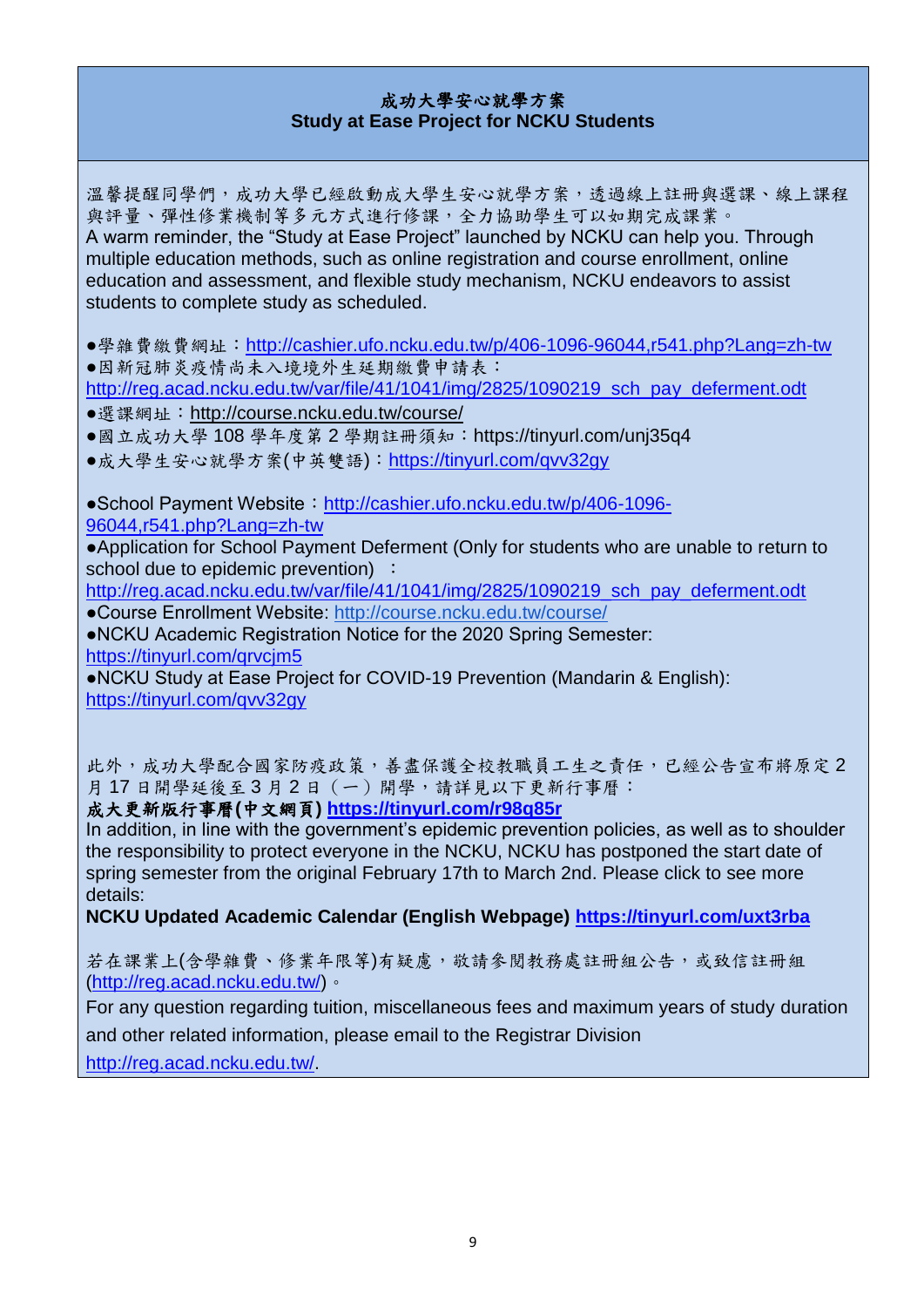## 移民署「外來學生線上申辦系統」

#### (已經入境之外生、僑生、中港澳生) **Students Online Application System of National Immigration Agency**

移民署台南市第一服務站請已經入境之外國學生、僑生、及中港澳學生多加利用網路「外來學 生線上申辦系統」(**<https://tinyurl.com/tsth33y>**)申辦居留證或申請延期,**5** 天即可領證,可 以有效避免居留證逾期,同時防疫。「外來學生線上申辦系統」全年24小時無休,不僅可節 省同學在現場的等候時間,更是安全快速的方法,達到一定防疫效果。外籍老師職員若有居留 證問題,亦可透過移民署網頁查詢及線上申辦 (<https://www.immigration.gov.tw/7152>)。如有 使用問題,建議撥打移民署客服專線 02-27967162 或台南市第一服務站電話 06-2937641 諮 詢。

The Tainan City First Service Center of National Immigration Agency (NIA) highly suggests **Foreign Students, Overseas Chinese Students and Students from Mainland China, Hong Kong and Macao who have entered Taiwan to apply for a resident visa or an extension of duration of stay through the Students Online Application System** [\(https://tinyurl.com/tsth33y\)](https://tinyurl.com/tsth33y). Once an application is successfully received, it takes only five days to receive a resident visa or a renewal and can therefore effectively help avoid visa expiry. The Students Online Application System is safe, speedy and accessible 24-hour every day, saving your time from waiting on site and securing your health amid the coronavirus spread. **International faculty who has questions regarding the resident visa, please check the NIA's website and make online application**

[\(https://www.immigration.gov.tw/7152\)](https://www.immigration.gov.tw/7152) as well. If you have questions using the online application system, please call NIA's Service Line (02-27967162) or the Tainan City First Service Center (06-2937641).

●移民署「外來學生線上申辦系統」網址:[https://coa.immigration.gov.tw/coa](https://coa.immigration.gov.tw/coa-frontend/student/entry)[frontend/student/entry](https://coa.immigration.gov.tw/coa-frontend/student/entry)

- ●移民署客服專線:02-27967162
- ●移民署台南市第一服務站電話:06-2937641。
- ●Students Online Application System:<https://tinyurl.com/tsth33y>
- ●National Immigration Agency (NIA) Service Line: 02-27967162
- ●Tainan City First Service Center of NIA: 06-2937641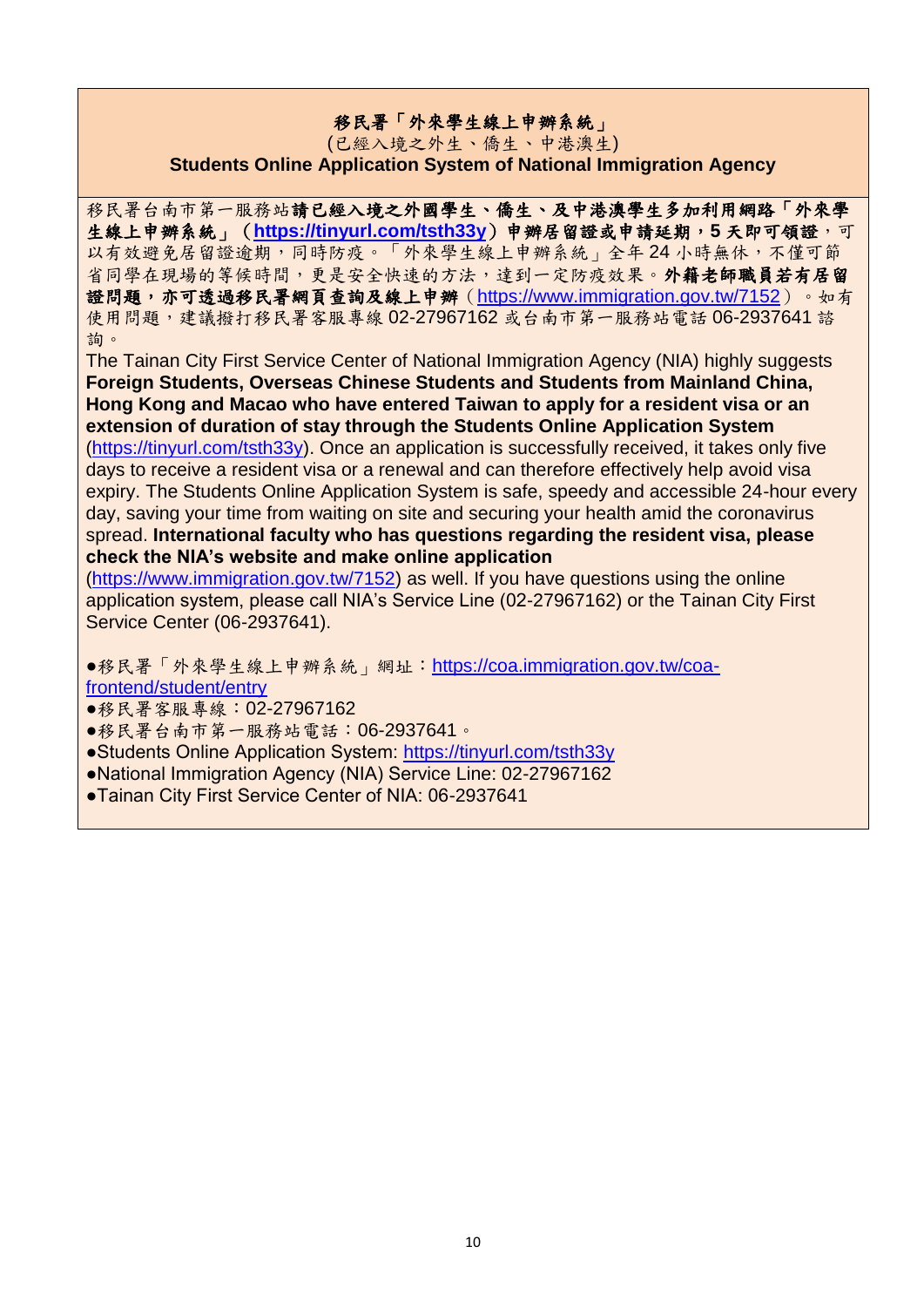### 台灣飛航與國際郵輪停泊管制 **Temporary Ban from Certain Airports and International Cruise Ships**

● 2 月 6 日起國際郵輪禁止靠泊我國港口。

Starting February 6, 2020, international cruise ships will be banned from calling at ports of Taiwan.

●自臺北時間 109年2月10日00時00分至109年4月29日23時59分,兩岸客運航線除 往返北京首都機場、上海浦東及虹橋機場、廈門高崎機場及成都雙流機場之航線外,其餘大陸 城市往返臺灣之客運航班暫停飛航。若有經由中國機場轉機者,請務必確認航班是否得以進入 台灣。

Taiwan will impose a temporary ban on cross-strait passenger flights between Taiwan and certain airports in China starting 0:00 am of February 10 to 11:59 pm of April 29. Except for the flights to and from Beijing Capital International Airport, Shanghai Pudong International Airport, Shanghai Hongqiao International Airport, Xiamen Gaoqi International Airport and Chengdu Shuangliu International Airport, cross-strait flights to and from the remaining airports in China will be suspended. Travelers taking a transit through China, please double check and make sure if your flight can enter Taiwan or not.